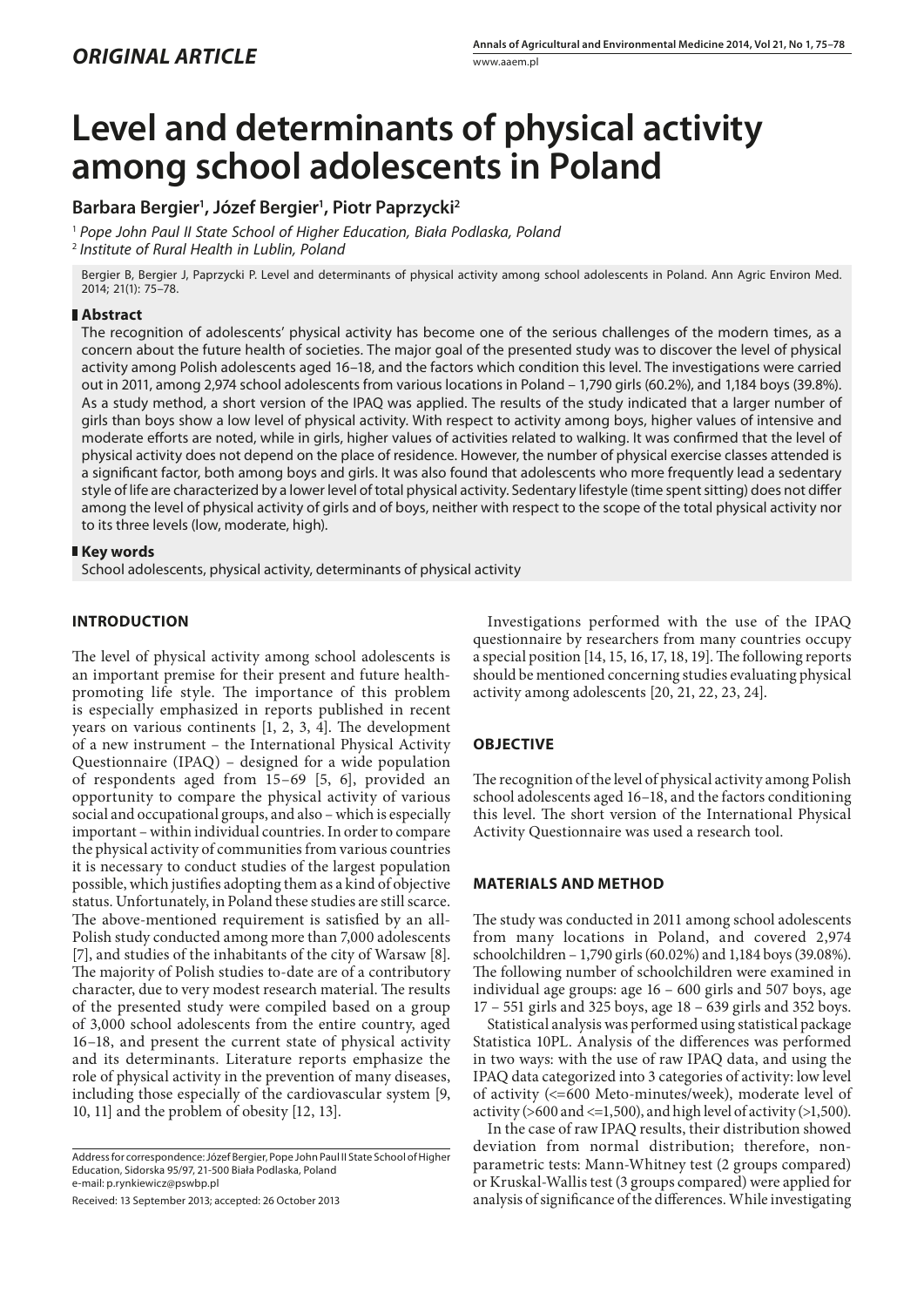the relationships between categorized variables, Pearson's chi-square test was used due a considerable size of the sample in modification of the 'highest reliability'. The significance level was set at  $p_{\text{alpha}}$ =0.05. Test values for  $p < p_{\text{alpha}}$  were considered statistically significant.

#### **RESULTS**

The physical activity of the schoolchildren in the study shows its total level with consideration of the following types of activity: intensive, moderate, walking, and 3 levels of activity.

Among factors which determine physical activity were considered: gender, place of residence, sedentary style of life, and participation in physical exercise classes.

The level of total physical activity of the schoolchildren examined expressed by arithmetic mean reached the value of 2.387 MET, with higher values observed in boys – 2,640 MET, than girls – 2,219. A dominant type of activity among both boys and girls was intensive effort and walking, whereas the smallest percentage was a moderate effort (Tab. 1).

While searching for the factor determining the level of physical activity among adolescents the results were categorized into 3 quartile ranks: a) low, b) moderate, c) high.

Table 1. Types of physical activity with consideration of gender (mean values in MET)

| Type of<br>activity | Gender  |         |         | p Man-Whitney |  |
|---------------------|---------|---------|---------|---------------|--|
|                     | girls   | boys    | Total   |               |  |
| moderate            | 485.6   | 623.8   | 540.6   | 0.0000001     |  |
| intensive           | 557.5   | 1.092.2 | 770.4   | 0.0000001     |  |
| walking             | 1,176.1 | 924.4   | 1.075.9 | 0.0000001     |  |
| total               | 2.219.2 | 2.640.4 | 2,386.9 | 0.0000001     |  |

**Physical activity and gender.** The structure of total physical activity among adolescents is different in girls than boys. A larger number of girls than boys (8.6% and 6.17%, respectively) show a low level of physical activity, similar to a moderate level – 23.6% – in girls, and 17.6% – in boys. With respect to a high level of activity, boys obtained better results – 76.2%, compared with 67.8% in girls. A significant variation was observed at each level of physical activity in the structure of total activity according to gender (Tab. 2).

Also, the boys and girls in the study differed statistically by the types of physical activity. A higher level of intensive and moderate effort was found in boys than girls, whereas girls showed a higher level of physical activity with respect to walking (Tab. 1).

**Table 2.** Structure of level of total physical activity among adolescents (%)

| Level        |       |             |         |
|--------------|-------|-------------|---------|
|              | Girls | <b>Boys</b> | p value |
| low          | 8.60  | 6.17        | 0.0164  |
| moderate     | 23.63 | 17.65       | 0.0001  |
| high         | 67.77 | 76.18       | 0.00001 |
| p chi-square |       | 0.00001     |         |

**Physical activity and sedentary style of life.** No statistical differences were noted between the 2 genders according to the level of adolescents' physical activity and their participation in a sedentary style of life, neither with respect to the 3 levels of activity nor the total physical activity. The mean duration of the sedentary style of life was 219.8 min., with the value 217.7 min. in boys and 221.4 min. in girls (Tab. 3).

**Table 3.** Level of physical activity and sedentary style of life (mean values)

|                   | Mean values (min) |       |                |       |                |           |               |
|-------------------|-------------------|-------|----------------|-------|----------------|-----------|---------------|
| Level of activity | Girls             |       | Boys           |       | Total          |           | р<br>Kruskal- |
|                   | $\overline{x}$    | SD    | $\overline{x}$ | SD    | $\overline{x}$ | <b>SD</b> | Wallis        |
| low               | 199.8             | 244.6 | 272.5          | 266.0 | 229.2          | 252.8     | 0.4325        |
| moderate          | 200.7             | 198.2 | 249.7          | 224.6 | 214.8          | 206.4     | 0.2899        |
| high              | 233.6             | 211.2 | 206.8          | 183.0 | 220.3          | 197.9     | 0.3997        |
| Total             | 221.4             | 210.5 | 217.7          | 196.4 | 219.8          | 204.2     | 0.2619        |
| p Kruskal-Wallis  | 0.1527            |       | 0.7150         |       | 0.5530         |           |               |

**Physical activity and place of residence.** The total physical activity among adolescents was not conditioned by the place of residence. A higher level of activity was observed among urban adolescents, compared to those living in rural areas.

Statistically significant differences in the types of individual activities were observed according to the place of residence. Rural adolescents undertook more moderate and intensive efforts, whereas adolescents from small and larger cities undertook more walking (Tab. 4).

**Table 4.** Types of physical activity with consideration of place of residence (mean values in MET)

| Type of<br>physical<br>activity |             | Place of residence      |                         |                         |  |  |  |
|---------------------------------|-------------|-------------------------|-------------------------|-------------------------|--|--|--|
|                                 | rural areas | urban areas<br>< 50.000 | urban areas<br>> 50.000 | р<br>Kruskal-<br>Wallis |  |  |  |
| moderate                        | 560.7       | 531.5                   | 503.0                   | 0.0425                  |  |  |  |
| intensive                       | 798.5       | 726.1                   | 759.2                   | 0.2155                  |  |  |  |
| walking                         | 984.8       | 1.174.1                 | 1.171.4                 | 0.00001                 |  |  |  |
| Total                           | 2,344.0     | 2,431.8                 | 2.433.6                 | 0.1730                  |  |  |  |

**Physical activity and participation in physical exercise classes.** The total activity of boys was significantly higher than that of girls in the groups of the number of physical exercise classes up to 3 hours, and from 3–5 hours. In the case of the number of PE classes above 5, these differences were statistically insignificant (Tab. 5).

In order to better recognize the participation of adolescents in physical exercise classes at each level of physical activity, an analysis was performed with consideration of intensive, moderate effort and walking. With respect to intensive physical activity, boys obtained considerably higher values (statistically significant) in each group of the number of hours of PE classes. The greatest differences were noted with respect to the participation of adolescents in more than 5 hours of PE classes (Tab. 6).

Considering moderate activity with the number of PE classes up to 5, boys were characterized by higher values, while girls obtained higher values of physical activity concerning the number of PE classes of more than 5 hours (Tab. 7).

With respect to physical activity measured by walking, girls participating in each group of the number of PE classes achieved a higher activity than boys (Tab. 8).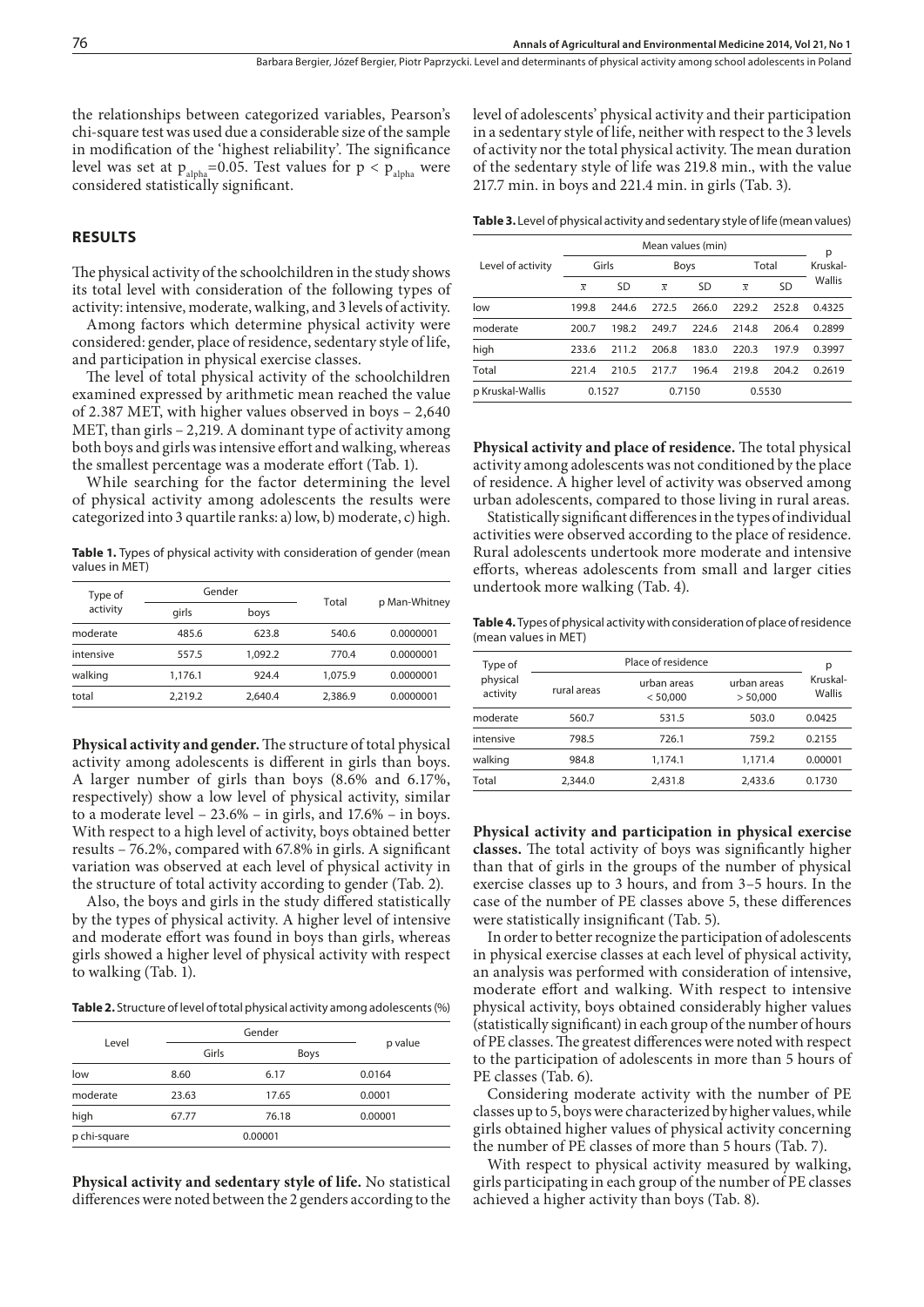**Table 5.** Total physical activity and participation in physical exercise classes

| No. of PE classes | Girls          |           | <b>Boys</b>    |       | Total          |           | p Man-<br>Whitney |
|-------------------|----------------|-----------|----------------|-------|----------------|-----------|-------------------|
|                   | $\overline{x}$ | <b>SD</b> | $\overline{x}$ | SD    | $\overline{x}$ | <b>SD</b> |                   |
| $<$ 3 hours.      | 203.5          | 207.3     | 222.1          | 195.9 | 213.0          | 201.5     | 0.0000001         |
| 3 and 5 hours     | 229.3          | 196.1     | 248.3          | 202.7 | 239.5          | 199.7     | 0.0000001         |
| $> 5$ hours       | 219.2          | 184 6     | 156.2          | 162.6 | 175.7          | 170.6     | 0.422664          |
| p Kruskal-Wallis  | 0.00001        |           | 0.026132       |       | 0.00001        |           |                   |

**Table 6.** Intensive physical activity and participation in physical exercise classes

| No. of PE<br>classes | Physical activity in MET |           |                    |                                |                |           |  |
|----------------------|--------------------------|-----------|--------------------|--------------------------------|----------------|-----------|--|
|                      | Girls                    |           |                    | <b>Boys</b>                    | Total          |           |  |
|                      | $\overline{x}$           | <b>SD</b> | $\overline{x}$     | SD                             | $\overline{x}$ | SD        |  |
| $<$ 3 hours          | 445.9564                 |           | 791.4202 1.068.761 | 1,161.012                      | 676,2330       | 991.332   |  |
| $3$ and $5$<br>hours | 645.6946                 | 932.8566  |                    |                                | 821.9809       | 1.008.696 |  |
| $> 5$ hours          | 629.3333                 | 898.0373  |                    | 1.301.953  1.322.902  982.0488 |                | 1.186.217 |  |
| p Kruskal-<br>Wallis | 0.00001                  |           | 0.3321             |                                | 0.00001        |           |  |

**Table 7.** Moderate physical activity and participation in physical exercise classes

| No. of PE<br>classes | Physical activity in MET |          |                |          |                |          |  |  |
|----------------------|--------------------------|----------|----------------|----------|----------------|----------|--|--|
|                      | Girls                    |          | <b>Boys</b>    |          | Total          |          |  |  |
|                      | $\overline{x}$           | SD       | $\overline{x}$ | SD       | $\overline{x}$ | SD       |  |  |
| < 3 hours            | 423.1220                 | 543.9953 | 558.8446       | 614.2828 | 473.3042       | 574.4975 |  |  |
| $3$ and $5$<br>hours | 522.3355                 | 510.3672 | 663.6557       | 659.7314 | 579.8904       | 579.8662 |  |  |
| > 5 hours            | 690.2051                 | 768.3156 | 632.3256       | 684.4981 | 659.8537       | 723.8975 |  |  |
| p Kruskal-<br>Wallis | 0.00001                  |          | 0.0113         |          | 0.00001        |          |  |  |

**Table 8.** Physical activity (walking) and participation in physical exercise classes

| No. of PE<br>classes        | Physical activity in MET |           |                |           |                |          |  |
|-----------------------------|--------------------------|-----------|----------------|-----------|----------------|----------|--|
|                             | Girls                    |           | <b>Boys</b>    |           | Total          |          |  |
|                             | $\overline{x}$           | <b>SD</b> | $\overline{x}$ | <b>SD</b> | $\overline{x}$ | SD       |  |
| < 3 hours                   | 1197.781                 | 848.4301  | 897.5133       | 861.6787  | 1086.760       | 865.2420 |  |
| $3$ and $5$<br>hours        | 1150.586                 | 847.2088  | 963.4399       | 839.9798  | 1074.368       | 849,0008 |  |
| $> 5$ hours.                | 1251.419                 | 971.6866  | 785.1698       | 942.1877  | 1006.923       | 981.5762 |  |
| p Kruskal-<br><b>Wallis</b> | 0.3785                   |           | 0.0102         |           | 0.1361         |          |  |

#### **DISCUSSION**

The presented results of studies of adolescents from various locations in Poland justify their adoption as some kind of standard for the evaluation of physical activity among Polish adolescents aged 16–18. Considering clearly observed difficulties in the replies by the respondents who completed the long version of the IPAQ questionnaire, the short version of this research instrument was consciously used for the study, the advantages of which seem to be obvious [25].

It should be presumed that the results of the presented study, as well as previously obtained results [7], and studies of a large population of the inhabitants of Warsaw [8], provide an answer concerning the objective state of physical activity of adolescents in Poland. Based on these reports, it may be presumed that the total level of physical activity among Polish adolescents is several thousand MET/min./week (2,000– 4,000MET), and not, as reported in some studies, even more than a dozen thousand MET/min./week. It is noteworthy that the studies of Lithuanian adolescents [24] showed a total physical activity on a level close to 5,000 MET. More than 60% of Polish adolescents are characterized by a high level of physical activity, with higher values observed in boys. In the structure of physical activity there dominates activity related with walking, and activity of an intensive type, while among boys intensive activity dominated [7].

No differences were observed according to the place of residence; therefore, it may be assumed that at present the environmental differences are equalised.

In the presented study, one more factor was considered which conditioned the level of total physical activity, i.e. the participation of schoolchildren in physical exercise classes. This is an extremely up-to-date problem, because of the commonly observed phenomenon of dismissing adolescents from physical exercise classes, especially of adolescent girls.

The results of the study showed that adolescents attending physical exercise classes up to 5 times weekly are characterized by a higher physical activity. Therefore, it may be presumed that PE classes at school, to a great degree, affect the total level of physical activity of schoolchildren, especially boys, because the physical activity of girls is lower. However, it is surprising that adolescents who attend physical exercise classes of more than 5 hours weekly are characterized by a lower total physical activity. It is probable that such a high participation in this type of class results in a lower activity associated with, e.g. household chores or activity related with movement. Therefore, attention should be paid to the fact that adolescents attending the largest number of physical exercise classes clearly dominated with respect to the values of intensive efforts.

#### **CONCLUSIONS**

Scientific investigations showed a high variation in the physical activity of girls and boys, and the factors which condition these variations.

- 1)Boys are characterized by a clearly higher level of total physical activity, compared to girls. A larger number of girls rather than boys show a low level of physical activity and lower participation in efforts of high intensity of physical activity. With respect to activity among boys, higher values of intensive and moderate efforts are observed, while in girls, higher values of activities related to walking.
- 2)Adolescents who more frequently lead a sedentary style of life are characterized by a lower level of total physical activity.
- 3)Place of residence does not condition the level of physical activity. A slightly higher level of activity is noted among schoolchildren living in urban than rural areas. Rural adolescents perform more efforts of an intensive and moderate type, while those living in small towns and large cities – with respect to walking.